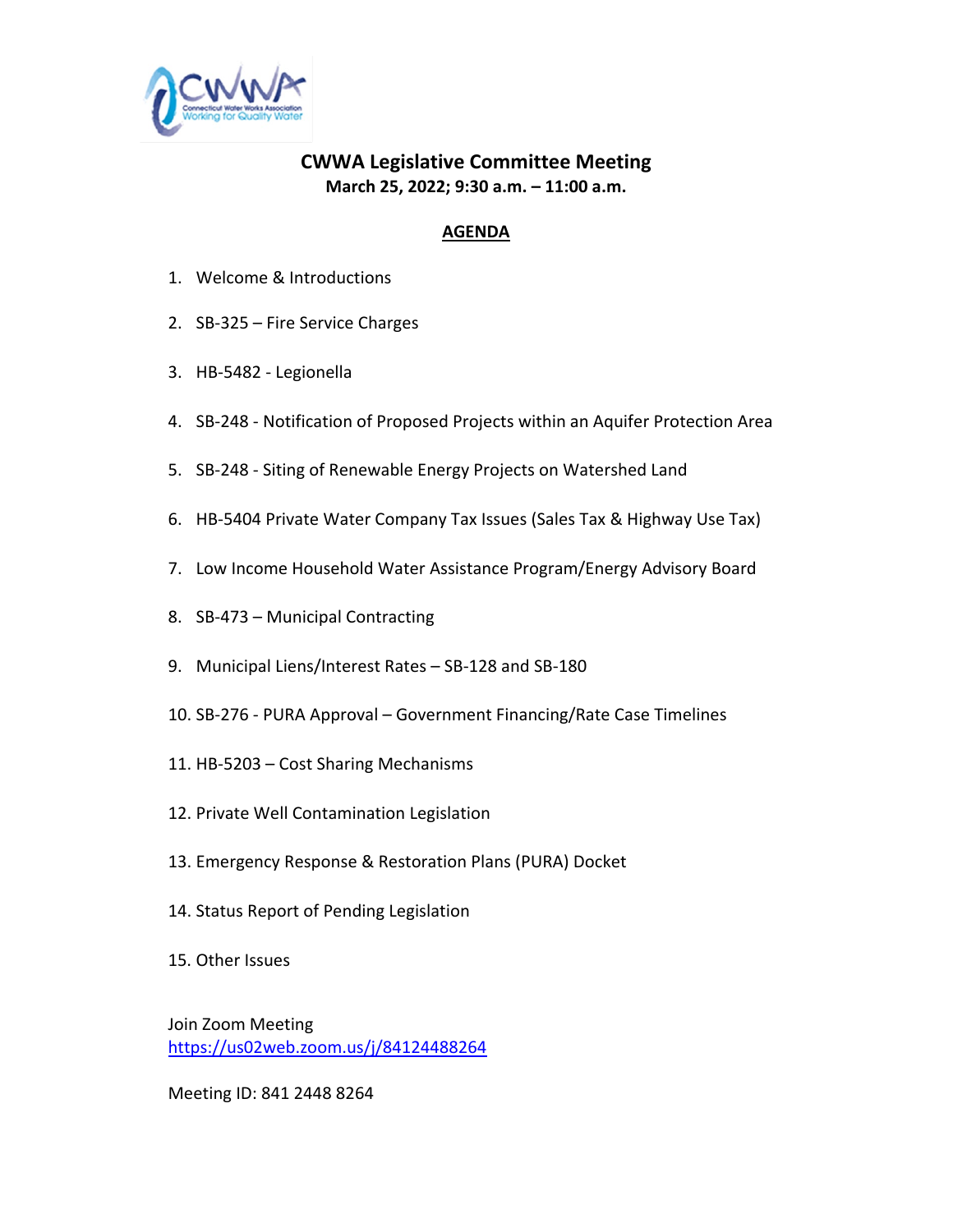One tap mobile

+13017158592,,84124488264# US (Washington DC) +13126266799,,84124488264# US (Chicago)

Dial by your location

 +1 301 715 8592 US (Washington DC) +1 312 626 6799 US (Chicago)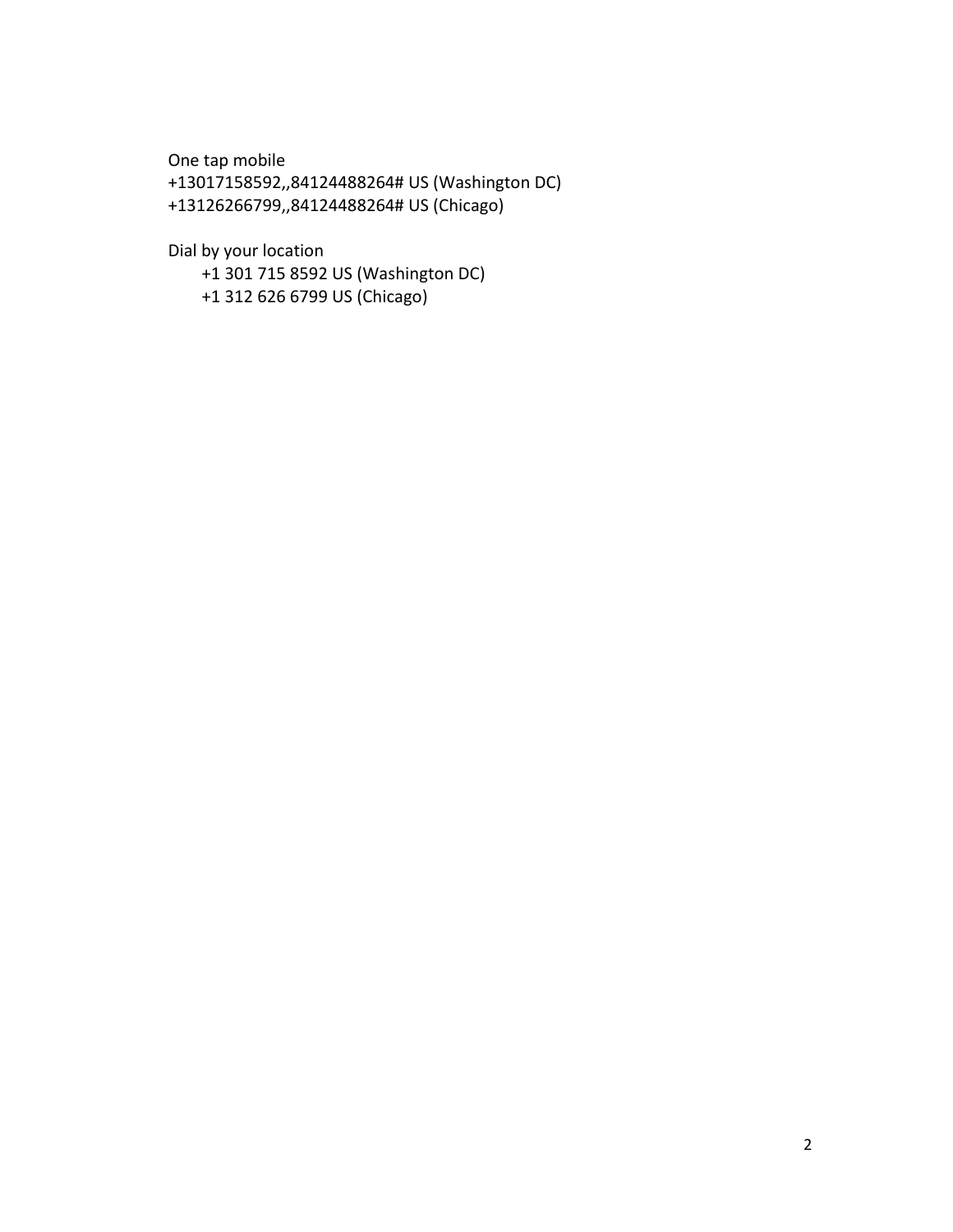

**February Session, 2022** LCO No. **1944** 

# General Assembly *Raised Bill No. 325*

<u>ni kota kota ina mwana mai utamia uli</u>

Referred to Committee on PLANNING AND DEVELOPMENT

Introduced by: (PD)

## *AN ACT PROHIBITING THE ASSESSMENT OF CERTAIN CHARGES AND REQUIRING APPROVAL FOR THE INSTALLATION OF WATER LINES AND HYDRANTS BY WATER COMPANIES.*

Be it enacted by the Senate and House of Representatives in General Assembly convened:

 Section 1. (NEW) (*Effective July 1, 2022*) (a) Notwithstanding any provision of the general statutes, no water company shall assess to a municipality (1) a fire protection charge for a (A) water line that is not connected to a hydrant, or (B) water line or hydrant that is not owned and maintained by such company, or (2) a linear foot charge for a water line located on private property.

 (b) Notwithstanding any provision of the general statutes, no water company shall install a water line or hydrant without first obtaining approval for such installation from the chief administrative officer of the municipality and local fire marshal of the municipality or jurisdiction in which such line or hydrant is to be located.

This act shall take effect as follows and shall amend the following sections: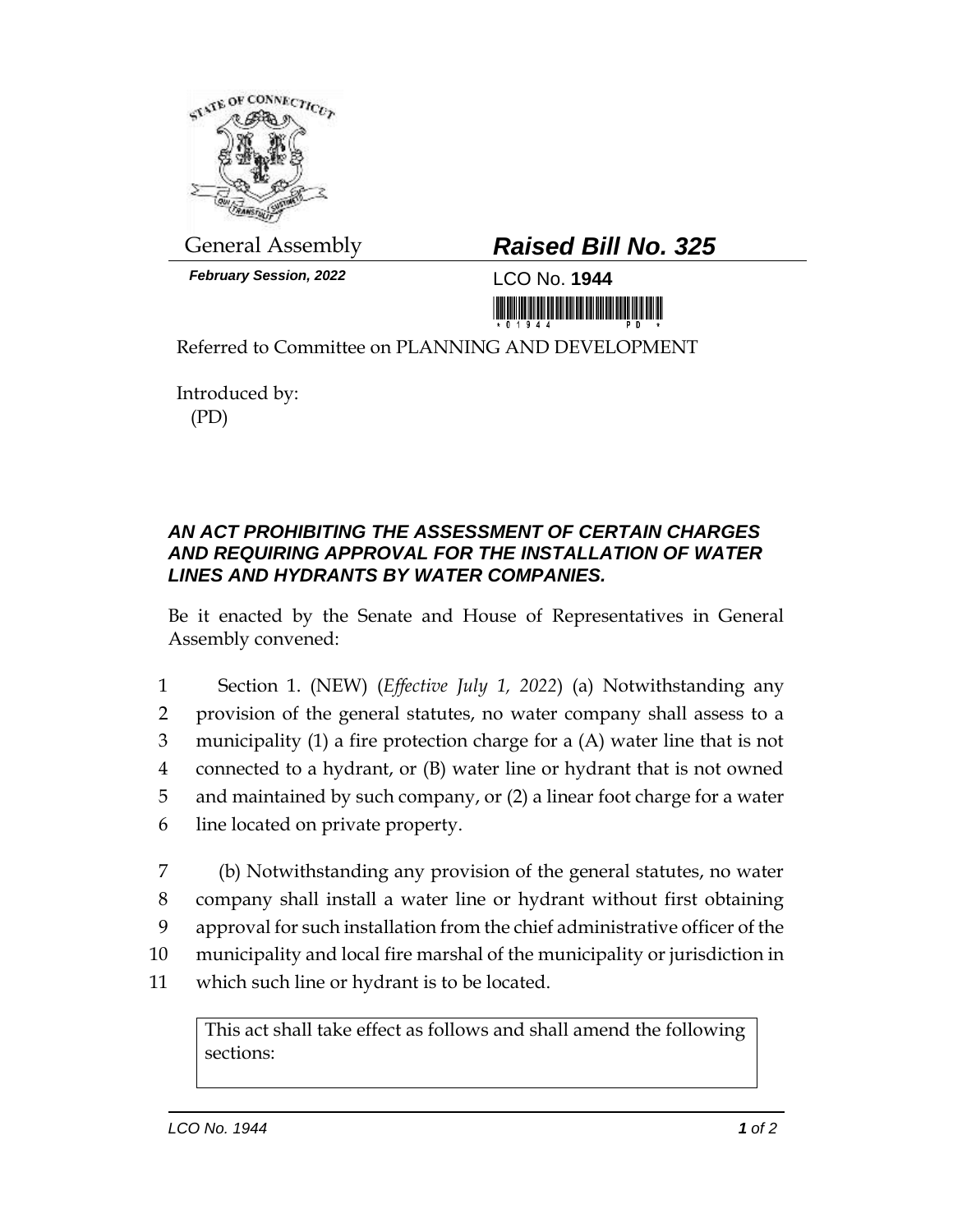| - -<br>$\sim$ | <u>വധാ</u><br>,,,,,,<br>$\mathfrak{u}\mathfrak{u}$<br>$0 - 1$ | 'tıon<br>Sec<br>NPW |
|---------------|---------------------------------------------------------------|---------------------|

### *Statement of Purpose:*

To prohibit water companies from assessing certain charges to municipalities and require them to obtain approval prior to the installation of water lines and hydrants.

*[Proposed deletions are enclosed in brackets. Proposed additions are indicated by underline, except that when the entire text of a bill or resolution or a section of a bill or resolution is new, it is not underlined.]*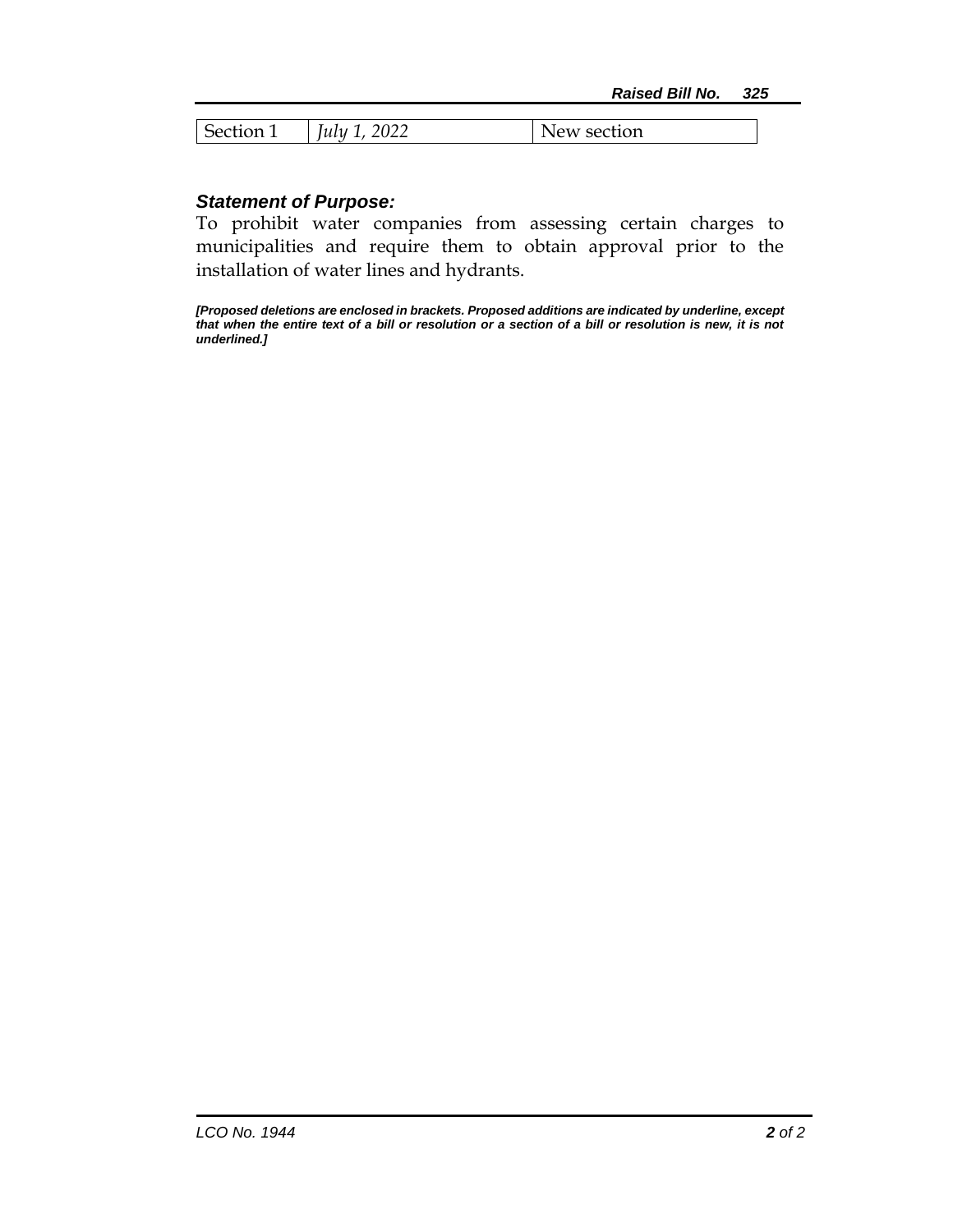

*February Session, 2022* LCO No. **3345**

# General Assembly *Raised Bill No. 5482*

<u> III maarta ka mid maarta maarta maarta maarta maarta maarta maarta maarta maarta maarta maarta maarta maarta </u>

Referred to Committee on PUBLIC HEALTH

Introduced by: (PH)

# *AN ACT CONCERNING THE DEPARTMENT OF PUBLIC HEALTH'S RECOMMENDATIONS REGARDING LEGIONELLA MITIGATION.*

Be it enacted by the Senate and House of Representatives in General Assembly convened:

 Section 1. (NEW) (*Effective from passage*) Beginning on October 1, 2022, and on the first day of each calendar quarter thereafter, each water company, as defined in section 25-32a of the general statutes, that supplies drinking water to one thousand or more persons and a hospital licensed under chapter 368v of the general statutes or a nursing home, as defined in section 19a-490 of the general statutes, shall sample such company's water system for coliform, residual disinfectant, pH, turbidity and temperature at sites in the company's water distribution system that are representative of the water entering such hospital or nursing home. The results of such sample shall be reported to the Department of Public Health in accordance with the provisions of section 19-13-B102 of the regulations of Connecticut state agencies.

13 Sec. 2. (NEW) (*Effective October 1, 2022*) A water company, as defined 14 in section 25-32a of the general statutes, that adds chlorine or chloramine 15 to its drinking water or purchases chlorinated drinking water, shall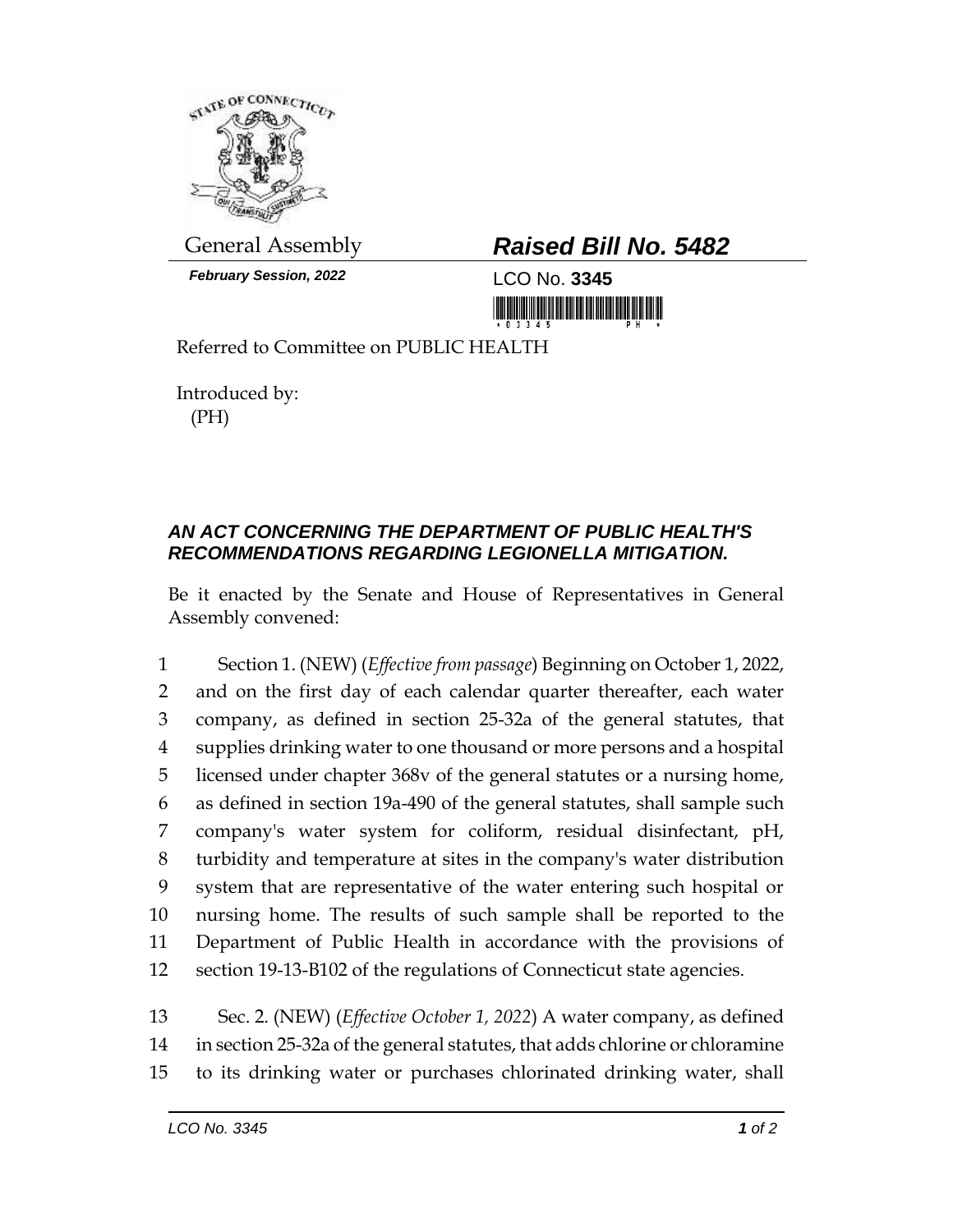- 16 maintain the residual disinfectant concentration in such water at a
- 17 minimum of 0.1 parts per million throughout such company's water
- 18 distribution system.

This act shall take effect as follows and shall amend the following sections:

| Section 1         | rom passage     | New section |
|-------------------|-----------------|-------------|
| Sec. <sup>o</sup> | October 1, 2022 | New section |

### *Statement of Purpose:*

To require (1) each water company that supplies drinking water to one thousand or more persons and a hospital or nursing home to sample its water system quality, and (2) each water company that adds chlorine or chloramine to its drinking water or purchases chlorinated drinking water to maintain the residual disinfectant concentration in such water at a minimum of 0.1 parts per million.

*[Proposed deletions are enclosed in brackets. Proposed additions are indicated by underline, except that when the entire text of a bill or resolution or a section of a bill or resolution is new, it is not underlined.]*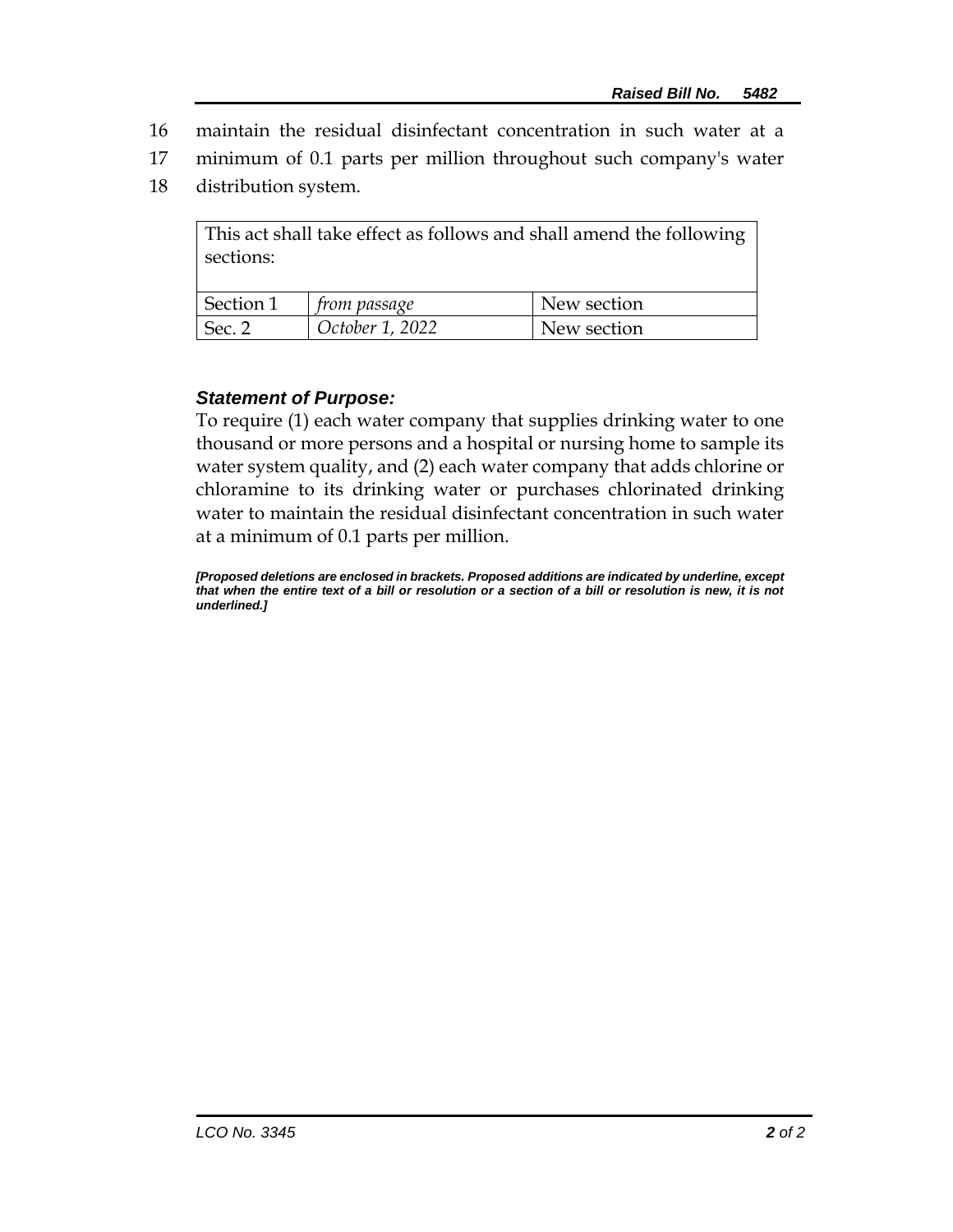

*February Session, 2022* LCO No. **2168**

# General Assembly *Raised Bill No. 248*

<u> III di kacamatan ing Kabupatèn III di kacamatan III di kacamatan III di kacamatan III di kacamatan III di kacamatan III di kacamatan III di kacamatan III di kacamatan III di kacamatan III di kacamatan III di kacamatan II</u>

Referred to Committee on PUBLIC HEALTH

Introduced by: (PH)

# *AN ACT CONCERNING THE CONNECTICUT DRINKING WATER SUPPLY.*

Be it enacted by the Senate and House of Representatives in General Assembly convened:

1 Section 1. Subsection (a) of section 16-50k of the general statutes is 2 repealed and the following is substituted in lieu thereof (*Effective October*  3 *1, 2022*):

 (a) Except as provided in subsection (b) of section 16-50z, no person shall exercise any right of eminent domain in contemplation of, commence the preparation of the site for, commence the construction or supplying of a facility, or commence any modification of a facility, that may, as determined by the council, have a substantial adverse environmental effect in the state without having first obtained a certificate of environmental compatibility and public need, hereinafter referred to as a "certificate", issued with respect to such facility or modification by the council. Certificates shall not be required for (1) fuel cells built within the state with a generating capacity of two hundred fifty kilowatts or less, or (2) fuel cells built out of state with a generating capacity of ten kilowatts or less. Any facility with respect to which a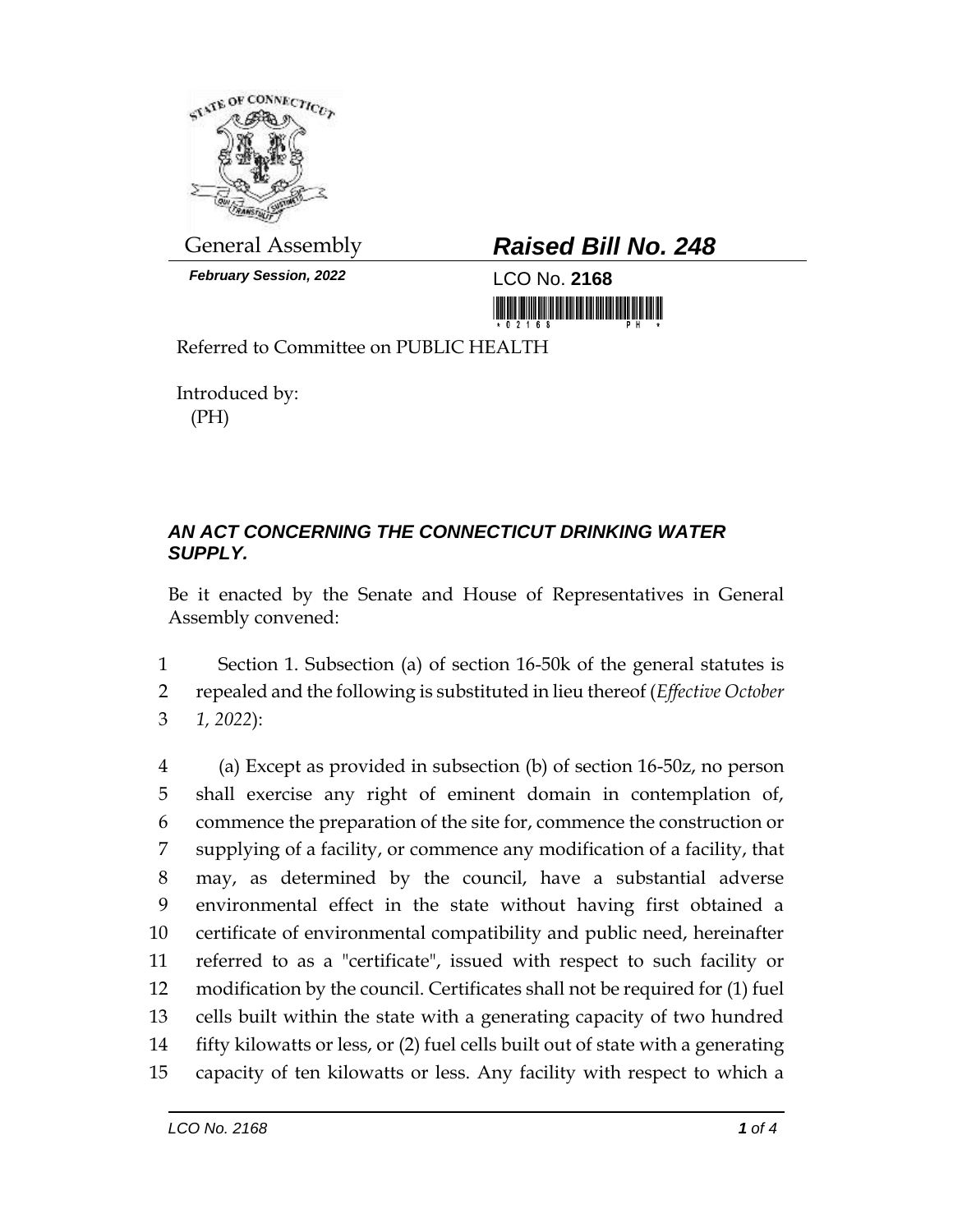certificate is required shall thereafter be built, maintained and operated in conformity with such certificate and any terms, limitations or conditions contained therein. Notwithstanding the provisions of this chapter or title 16a, the council shall, in the exercise of its jurisdiction over the siting of generating facilities, approve by declaratory ruling (A) the construction of a facility solely for the purpose of generating electricity, other than an electric generating facility that uses nuclear materials or coal as fuel, at a site where an electric generating facility operated prior to July 1, 2004, and (B) the construction or location of any fuel cell, unless the council finds a substantial adverse environmental effect, or of any customer-side distributed resources project or facility or grid-side distributed resources project or facility with a capacity of not more than sixty-five megawatts, as long as: (i) Such project meets air and water quality standards of the Department of Energy and Environmental Protection, (ii) the council does not find a substantial adverse environmental effect, **[**and**]** (iii) for a solar photovoltaic facility with a capacity of two or more megawatts, to be located on prime farmland or forestland, excluding any such facility that was selected by the Department of Energy and Environmental Protection in any solicitation issued prior to July 1, 2017, pursuant to section 16a-3f, 16a- 3g or 16a-3j, the Department of Agriculture represents, in writing, to the council that such project will not materially affect the status of such land as prime farmland or the Department of Energy and Environmental Protection represents, in writing, to the council that such project will not 40 materially affect the status of such land as core forest, and (iv) for a solar photovoltaic facility disturbing more than one acre of forestland within an aquifer protection area delineated pursuant to section 22a-354c or public drinking water supply watershed, the Department of Public Health represents, in writing, to the council that such project will not 45 have a significant adverse impact upon the purity and adequacy of the 46 public drinking water supply. In conducting an evaluation of a project for purposes of subparagraph (B)(iii) of this subsection, the Departments of Agriculture and Energy and Environmental Protection may consult with the United States Department of Agriculture and soil and water conservation districts. In conducting an evaluation of a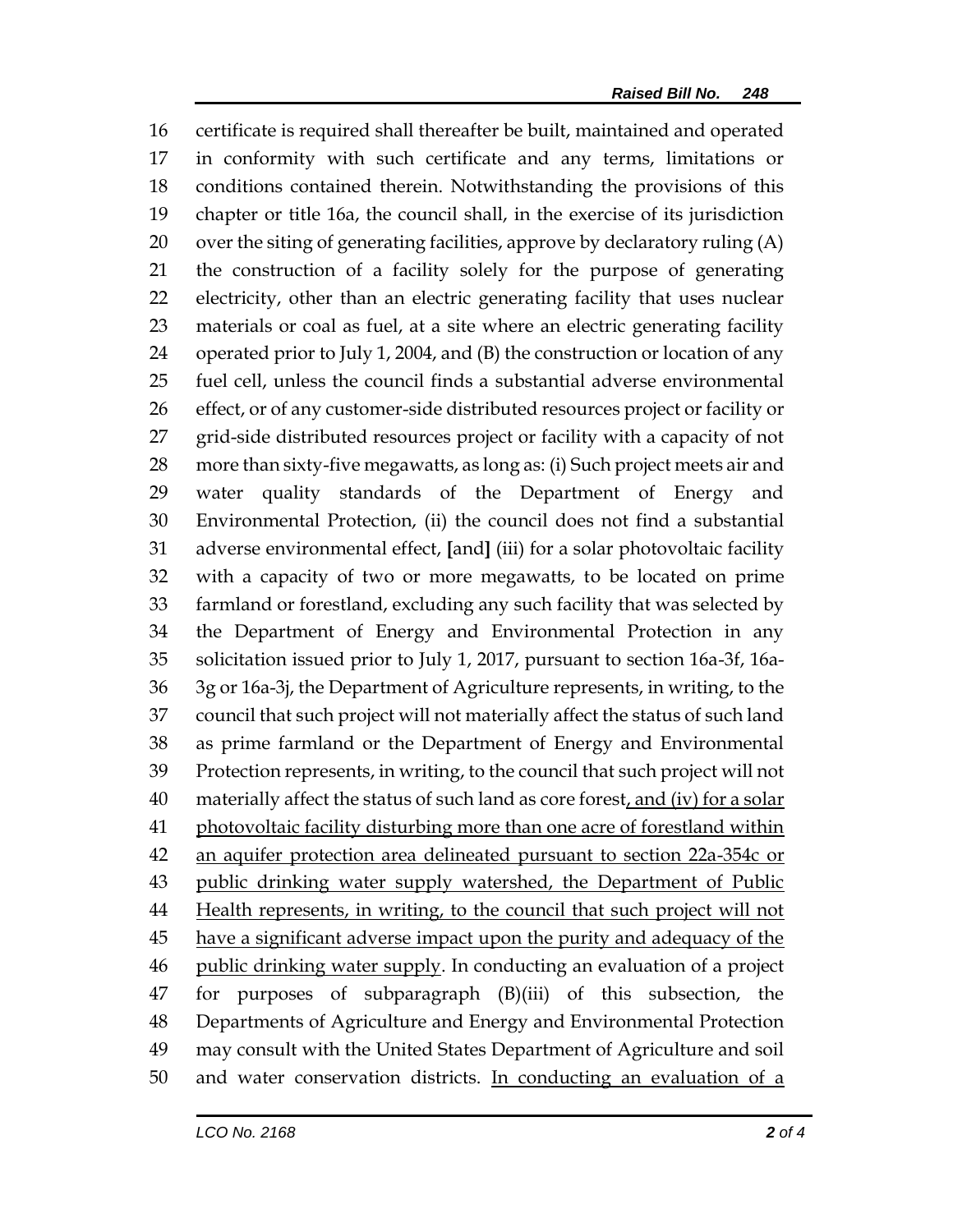project for purposes of subparagraph (B)(iv) of subdivision (2) of this

subsection, the Department of Public Health shall consult with the

affected water company.

 Sec. 2. Subsection (b) of section 8-3i of the 2022 supplement to the general statutes is repealed and the following is substituted in lieu thereof (*Effective October 1, 2022*):

 (b) When an application, petition, request or plan is filed with the zoning commission, planning and zoning commission or zoning board of appeals of any municipality concerning any project on any site that is within the aquifer protection area delineated pursuant to section 22a- 354c or the watershed of a water company, the applicant or the person making the filing shall: (1) Provide written notice of the application, petition, request or plan to the water company and the Department of Public Health; and (2) determine if the project is within the watershed of a water company by consulting the maps posted on the department's Internet web site showing the boundaries of the watershed. Such applicant shall send such notice to the water company by certified mail, return receipt requested, or by electronic mail if the water company has provided instructions for transmittal of such notice by electronic mail on its Internet web site and to the department by electronic mail to the electronic mail address designated on its Internet web site for receipt of such notice. Such applicant shall mail such notice not later than seven days after the date of the application. Such water company and the Commissioner of Public Health may, through a representative, appear and be heard at any hearing on any such application, petition, request or plan.

 Sec. 3. Section 22a-42f of the 2022 supplement to the general statutes is repealed and the following is substituted in lieu thereof (*Effective October 1, 2022*):

 When an application is filed to conduct or cause to be conducted a regulated activity upon an inland wetland or watercourse, any portion of which is within the watershed of a water company as defined in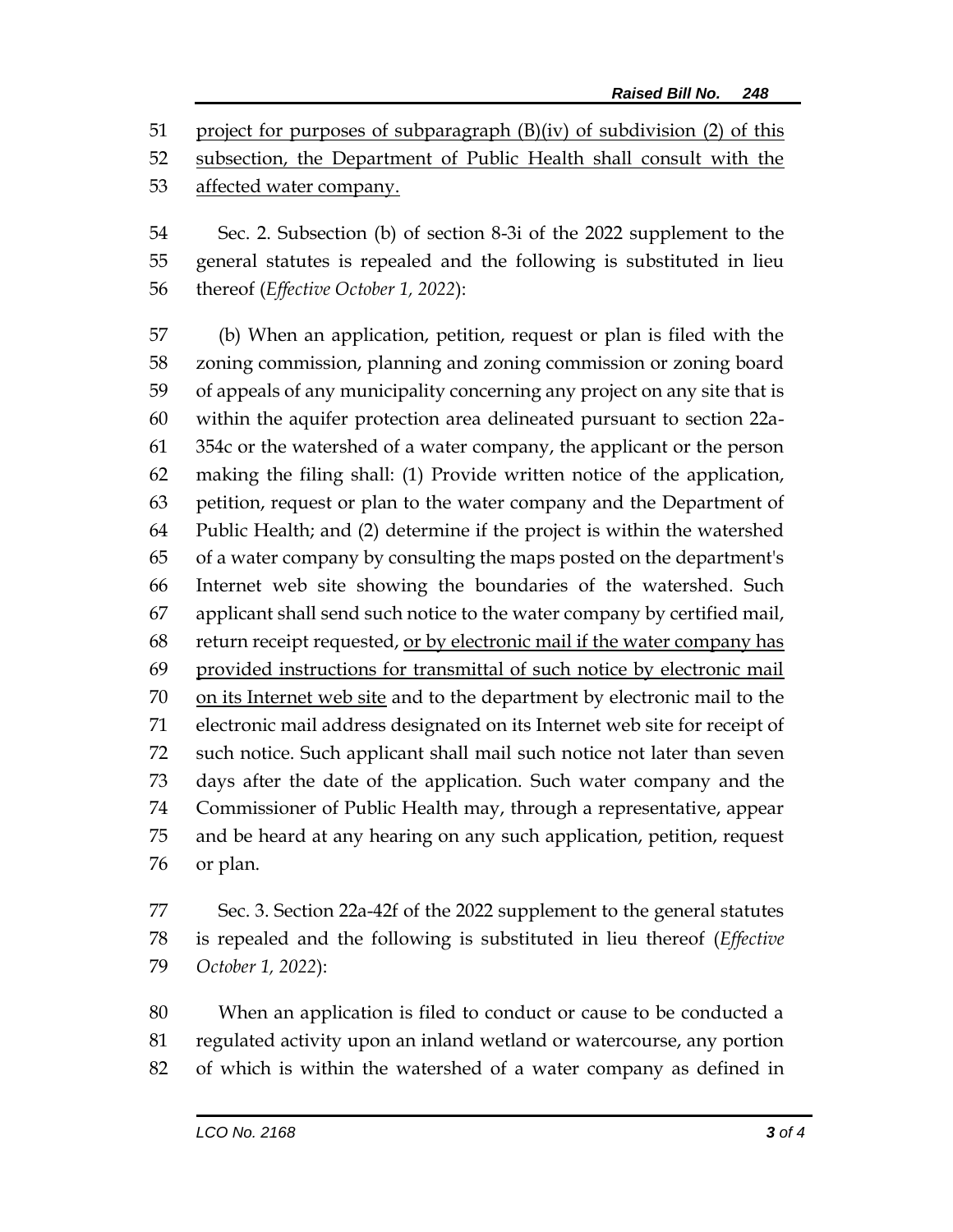section 25-32a, the applicant shall: (1) Provide written notice of the application to the water company and the Department of Public Health; and (2) determine if the project is within the watershed of a water company by consulting the maps posted on the department's Internet web site showing the boundaries of the watershed. Such applicant shall send such notice to the water company by certified mail, return receipt 89 requested, <u>or by electronic mail if the water company has provided</u> instructions for transmittal of such notice by electronic mail on its Internet web site and to the department by electronic mail to the electronic mail address designated by the department on its Internet web site for receipt of such notice. Such applicant shall mail such notice not later than seven days after the date of the application. The water company and the Commissioner of Public Health, through a representative, may appear and be heard at any hearing on the application.

| This act shall take effect as follows and shall amend the following<br>sections: |                 |               |  |
|----------------------------------------------------------------------------------|-----------------|---------------|--|
| Section 1                                                                        | October 1, 2022 | $16 - 50k(a)$ |  |
| Sec. 2                                                                           | October 1, 2022 | $8-3i(b)$     |  |
| Sec. 3                                                                           | October 1, 2022 | $22a-42f$     |  |

#### *Statement of Purpose:*

To protect the quality and availability of public water supplies to meet the state's public health, safety and economic development needs.

*[Proposed deletions are enclosed in brackets. Proposed additions are indicated by underline, except that when the entire text of a bill or resolution or a section of a bill or resolution is new, it is not underlined.]*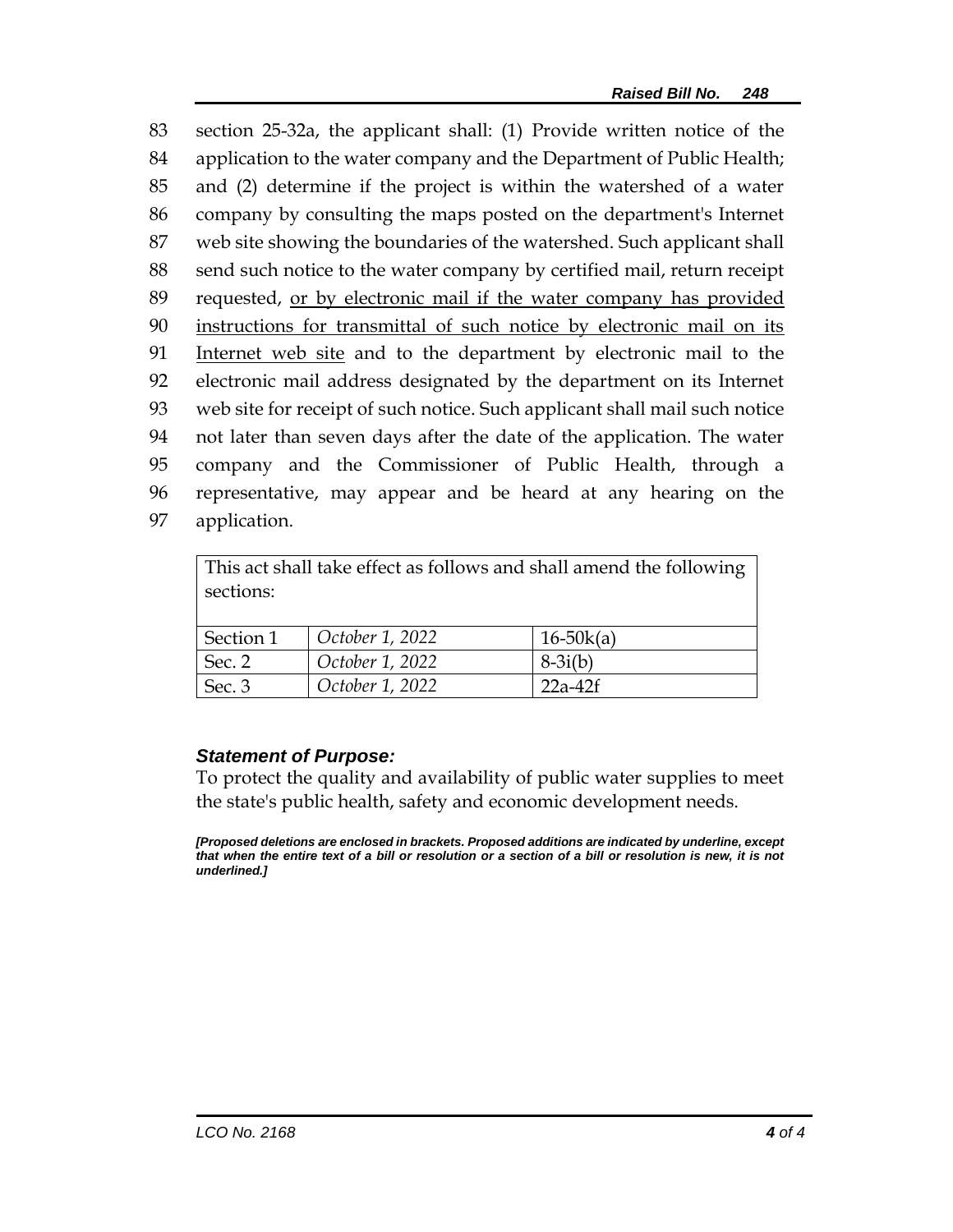*February Session, 2022*

*Proposed Substitute Bill No. 456*

LCO No. **3896**

#### *AN ACT CONCERNING CLEAN AND SAFE WELL WATER.*

Be it enacted by the Senate and House of Representatives in General Assembly convened:

 Section 1. Subdivision (1) of subsection (a) of section 22a-471 of the general statutes is repealed and the following is substituted in lieu thereof (*Effective October 1, 2022*):

 (a) (1) If the Commissioner of Energy and Environmental Protection determines that pollution of the groundwaters has occurred or can reasonably be expected to occur and the Commissioner of Public Health determines that the extent of pollution creates or can reasonably be expected to create an unacceptable risk of injury to the health or safety of persons using such groundwaters as a public or private source of water for drinking or other personal or domestic uses, the Commissioner of Energy and Environmental Protection may issue an order to the person or municipality responsible for such pollution requiring that potable drinking water be provided to all persons affected 14 by such pollution, including, but not limited to, through the repair or replacement of a private well contaminated by such pollution, as deemed necessary by the commissioner. In determining if pollution creates an unacceptable risk of injury, the Commissioner of Public Health shall balance all relevant and substantive facts and inferences and shall not be limited to a consideration of available statistical analysis but shall consider all of the evidence presented and any factor related to human health risks. If the Commissioner of Energy and Environmental Protection finds that more than one person or municipality is